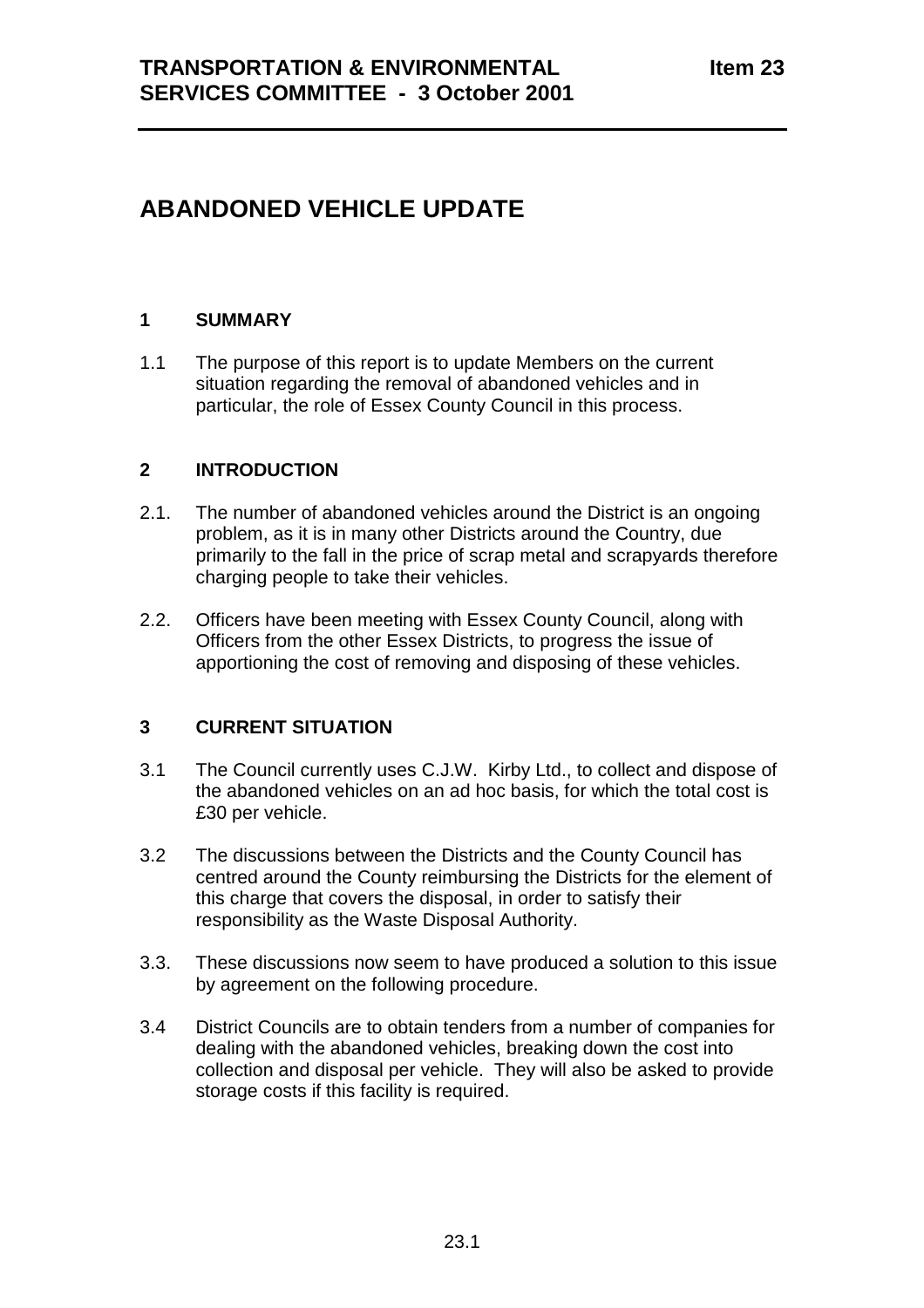- 3.5 The District Councils would then provide details of these bids to Essex County Council, along with the name of their chosen contractor, therefore demonstrating to the County that suitable market testing has taken place.
- 3.6 These prices will then be incorporated into a new Section 101 Agreement between each District Council and the County for the collection and disposal of abandoned vehicles.
- 3.7 There will then be a contract between the District Council and its successful contractor once the 101 Agreement has been finalised.
- 3.8 The District Council will invoice Essex County Council for the disposal element of the "per vehicle" cost on a quarterly basis.
- 3.9 At present Essex County Council have also offered to contribute towards the administrative costs by paying an extra 5% of their disposal costs towards this element of the process. However, most Districts in the County expressed the view that this did not provide a fair split of the total administrative costs involved.
- 3.10 As a result, individual Districts were invited to write to the County with their view on the administrative cost apportionment. This Council has identified their total administrative cost and said that this should be shared in line with the percentage split of the successful contractor's collection/disposal costs, eg, if the successful bid was £30 per vehicle made up of £15 collection and £15 disposal, then our total administrative cost should be split 50/50. We are awaiting response from the County on this view.
- 3.11 At the time of writing this report, Officers are compiling a suitable list of contractors to invite to tender and envisage having these tenders returned mid October.
- 3.12 Essex County Council has also confirmed that they will backdate their disposal element of the cost to cover all vehicles processed since 1 April 2001.

#### **4 ENVIRONMENTAL IMPLICATIONS**

4.1 The effective and efficient collection of abandoned vehicles will contribute significantly to the environmental condition of the District.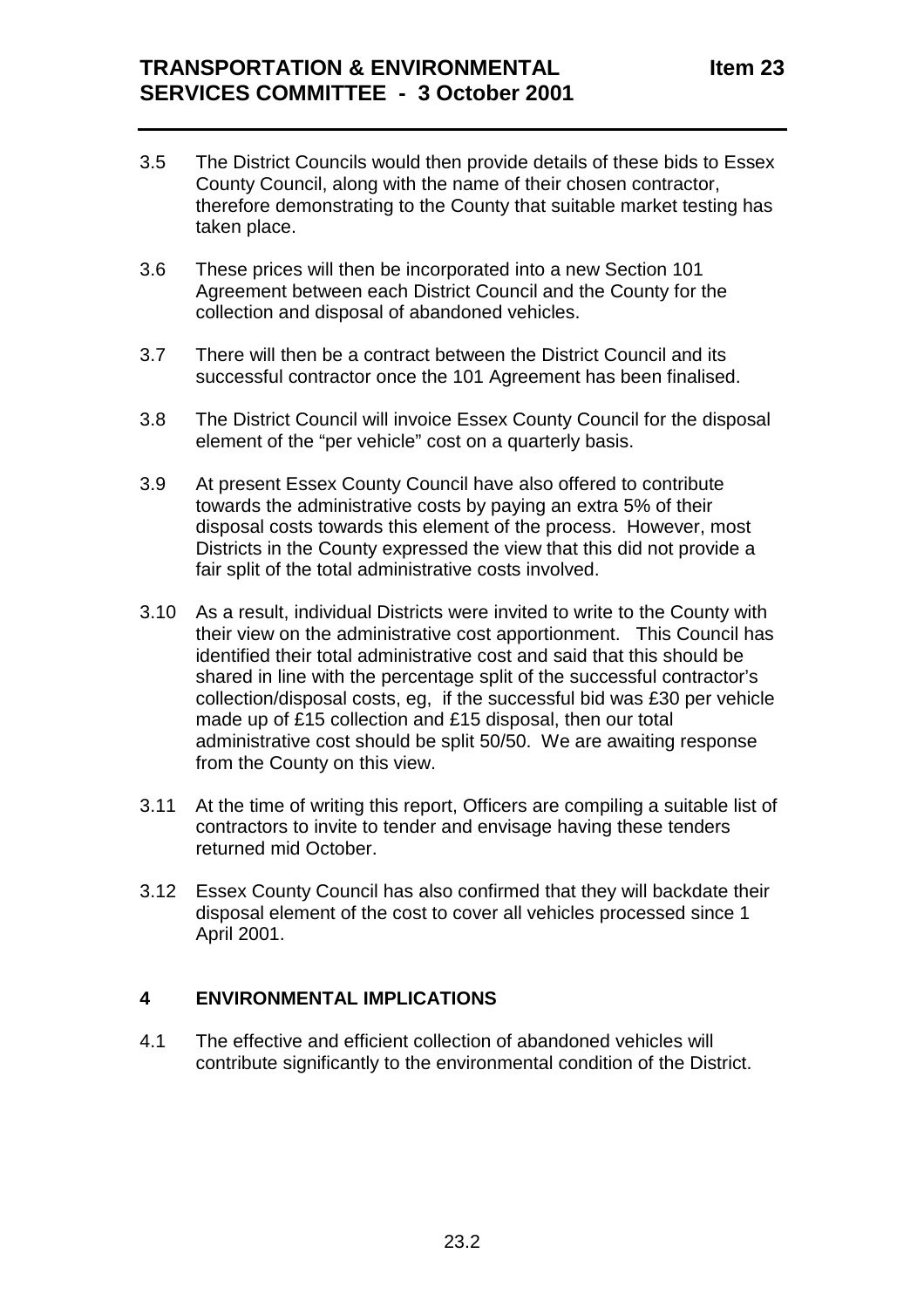# **5 RESOURCE IMPLICATIONS**

- 5.1 The number of vehicles that were removed as abandoned during the calendar year 2000 was approximately 300 and therefore incurred a cost of approximately £9000. By signing a new Section 101 Agreement with the County, the District Council can significantly reduce its costs (the extent dependent on the disposal cost identified in the forthcoming tenders).
- 5.2 The Council will then receive a contribution from the County towards the administrative costs of dealing with abandoned vehicles.

#### **6 LEGAL IMPLICATIONS**

6.1 The Council will need to enter into a formal agreement with Essex County for the delegation of authority and also a contract with the successful tenderer.

# **9 RECOMMENDATION**

- 9.1 It is proposed that the Committee **RESOLVES**
	- i) That Members note the progress on the development of allocating costs and responsibilities for dealing with abandoned vehicles.
	- ii) That Members authorise Officers to proceed with invitations to tender for the collection and disposal of abandoned vehicles. (CD (F&ES))

Roger Crofts

Corporate Director (Finance & External Services)

 $\frac{1}{2}$  ,  $\frac{1}{2}$  ,  $\frac{1}{2}$  ,  $\frac{1}{2}$  ,  $\frac{1}{2}$  ,  $\frac{1}{2}$  ,  $\frac{1}{2}$  ,  $\frac{1}{2}$  ,  $\frac{1}{2}$  ,  $\frac{1}{2}$  ,  $\frac{1}{2}$  ,  $\frac{1}{2}$  ,  $\frac{1}{2}$  ,  $\frac{1}{2}$  ,  $\frac{1}{2}$  ,  $\frac{1}{2}$  ,  $\frac{1}{2}$  ,  $\frac{1}{2}$  ,  $\frac{1$